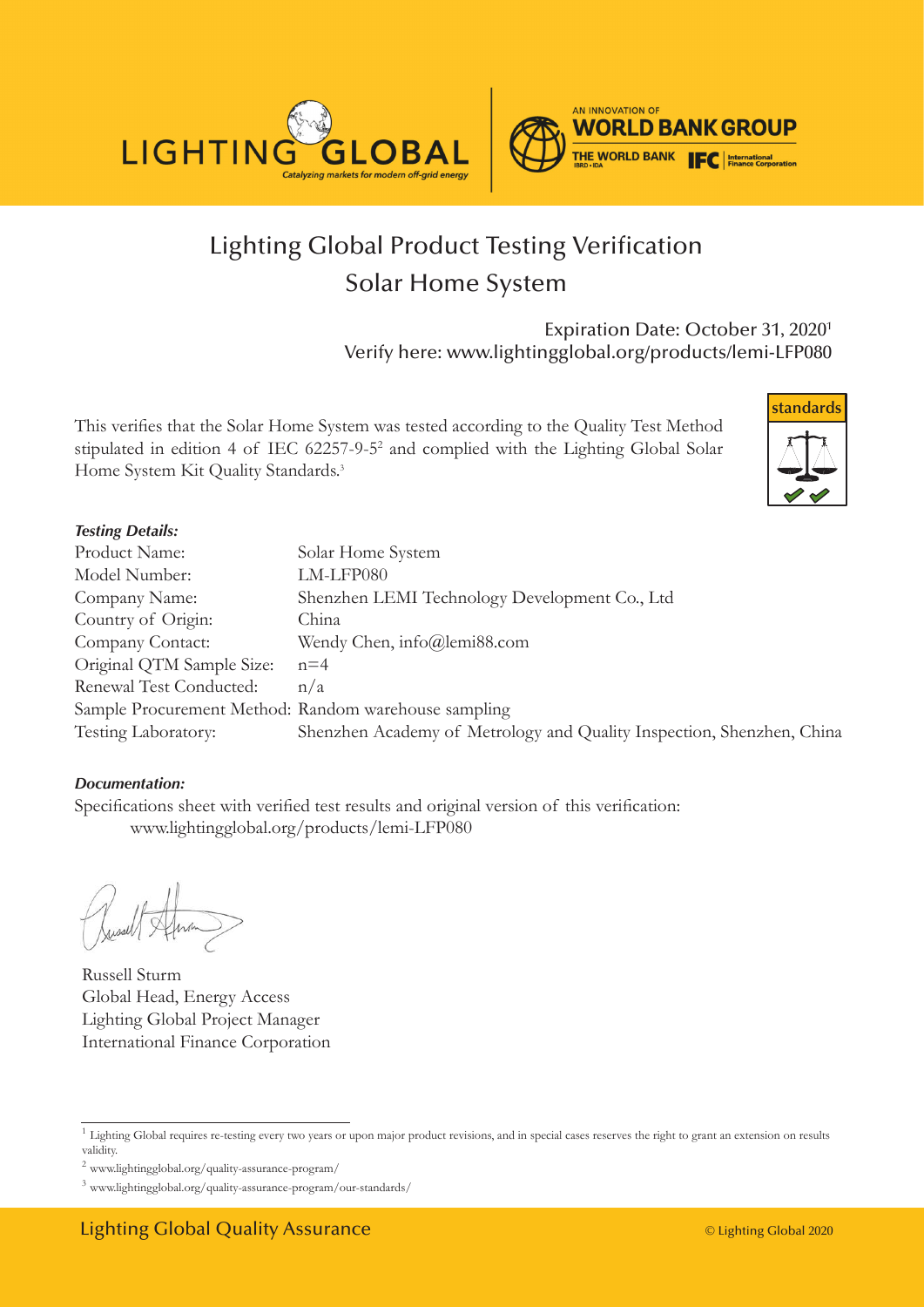## Type Approval Solar Home System

## Verify here: www.lightingglobal.org/products/lemi-LFP080

| Category                           | <b>Quality Standard</b>                                                                                                                                                                                                                                                                                                                                                                                                                                                                                                                                  | Verdict |
|------------------------------------|----------------------------------------------------------------------------------------------------------------------------------------------------------------------------------------------------------------------------------------------------------------------------------------------------------------------------------------------------------------------------------------------------------------------------------------------------------------------------------------------------------------------------------------------------------|---------|
| Truth In Advertising               | Manufacturer, Product Name and Model Number accurately<br>specified                                                                                                                                                                                                                                                                                                                                                                                                                                                                                      | Pass    |
|                                    | Performance and Component Ratings accurately specified.<br>Any description of the product that appears on the<br>packaging, inside the package and in any media shall be<br>truthful and accurate. No statements mislead buyers or end<br>users about the utility of the product. Numeric ratings deviate<br>no more than 15% from actual performance (note that it<br>is acceptable for actual performance to exceed advertised<br>performance).                                                                                                        | Pass    |
|                                    | Port voltage and current specifications, if provided, are<br>accurate. Included appliances function when connected to<br>ports. Power output of ports is sufficient to power appliances<br>that are advertised but not included. Ports that are intended<br>for a function other than providing power, such as data ports,<br>are not required to meet this standard.                                                                                                                                                                                    | Pass    |
| Lumen Maintenance                  | Average relative light output $\geq 90\%$ of initial light output at<br>2,000 hours with only one sample allowed to fall below 85%<br>OR All 4 samples maintain $\geq$ 95% of initial light output at<br>$1,000$ hours                                                                                                                                                                                                                                                                                                                                   | Pass    |
| Circuit and Overload<br>Protection | Products include a current limiting mechanism to prevent<br>irreversible damage to the system. The mechanism is easily<br>resettable or replaceable by the user, or automatically resets.<br>If replaceable fuses are used for circuit protection, sizes are<br>labeled on the product and listed in the user manual, and,<br>if fuses are replaceable by the user, at least one spare fuse<br>is included with the product. Included appliances are not<br>required to meet this standard unless they have ports that are<br>intended to provide power. | Pass    |
| <b>AC-DC Charger Safety</b>        | Any included AC-DC charger carries approval from a<br>recognized consumer electronics safety regulator                                                                                                                                                                                                                                                                                                                                                                                                                                                   | n/a     |
| Wiring and Connector<br>Safety     | Wires, cables and connectors are appropriately sized for the<br>expected current and voltage.                                                                                                                                                                                                                                                                                                                                                                                                                                                            | Pass    |
| Hazardous<br>Substances Ban        | No battery contains cadmium or mercury at levels greater<br>than trace amounts                                                                                                                                                                                                                                                                                                                                                                                                                                                                           | Pass    |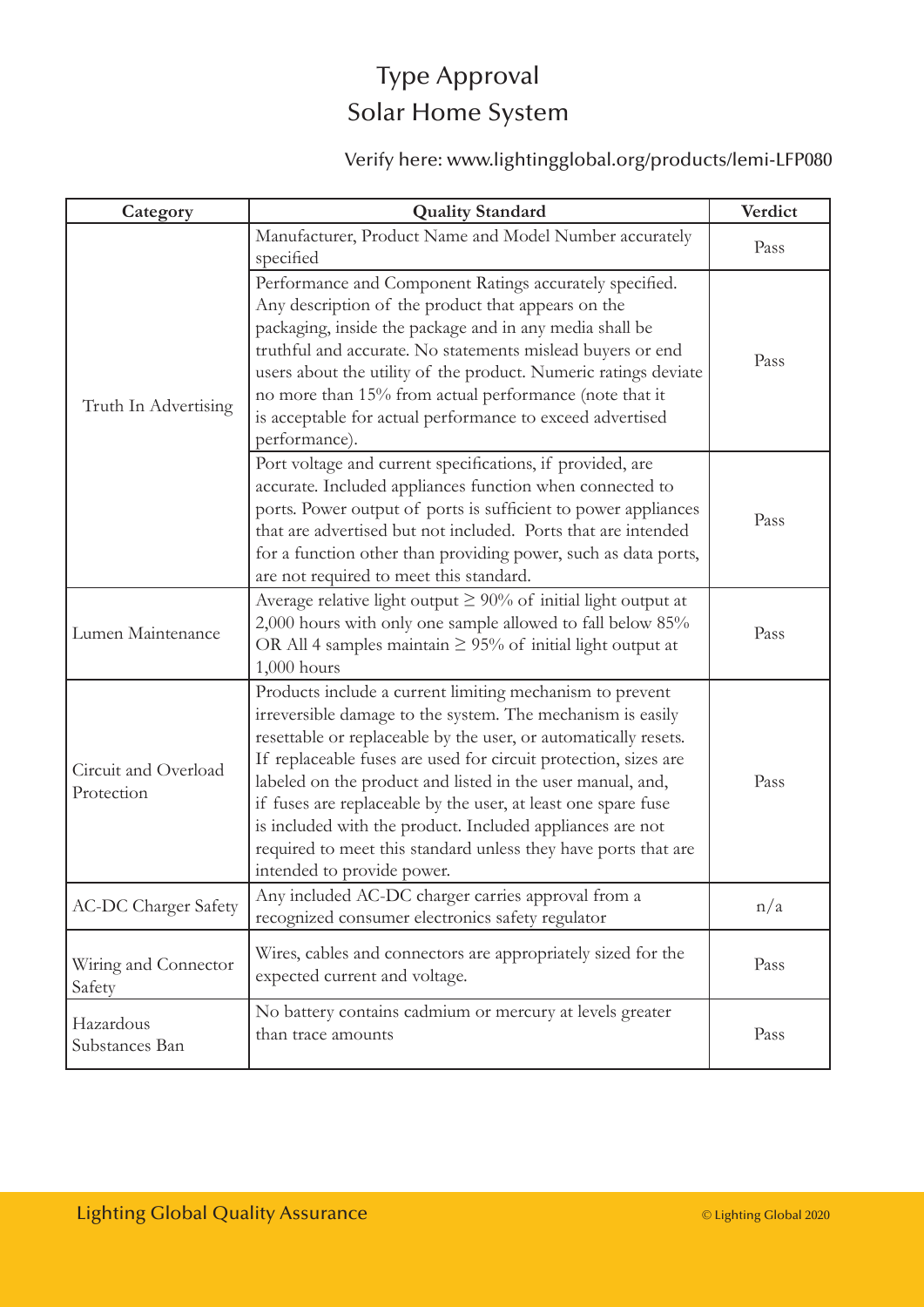# Type Approval Continued Solar Home System

### Verify here: www.lightingglobal.org/products/lemi-LFP080

| Category                                   | <b>Quality Standard</b>                                                                                                                                                                                                                                                                                                                                                                                                                                         | Verdict |
|--------------------------------------------|-----------------------------------------------------------------------------------------------------------------------------------------------------------------------------------------------------------------------------------------------------------------------------------------------------------------------------------------------------------------------------------------------------------------------------------------------------------------|---------|
| <b>Battery Protection</b>                  | Protected by an appropriate charge controller that prolongs<br>battery life and protects the safety of the user.<br>4 samples must meet the requirements outlined in Lighting<br>Global Quality Standards.<br>Lithium batteries carry IEC 62281, IEC 62133-2, UL 1642<br>or UN 38.3 certification and have overcharge protection for<br>individual cells or sets of parallel-connected cells. Batteries of<br>included appliances must also meet this standard. | Pass    |
| <b>Battery Durability</b>                  | The average capacity loss of 4 samples does not exceed 25%<br>and only one sample may have a capacity loss greater than<br>35% following the battery durability storage test as defined in<br>IEC/TS 62257-9-5 Annex BB                                                                                                                                                                                                                                         | Pass    |
| PV Overvoltage<br>Protection               | If the battery is disconnected or isolated, the system must not<br>be damaged and the load terminals shall maintain a voltage<br>that is safe for their intended uses.                                                                                                                                                                                                                                                                                          | Pass    |
| Miswiring Protection                       | The user interface is designed to minimize the likelihood<br>of making improper connections. If improper or reversed<br>connections can easily be made, they cause no damage to the<br>system or harm to the user.                                                                                                                                                                                                                                              | Pass    |
| Physical Ingress<br>Protection             | IP2X for all products, IP3X (or $2X +$ circuit protection) for<br>PV modules, IP5X for fixed outdoor products                                                                                                                                                                                                                                                                                                                                                   | Pass    |
| Water Ingress<br>Protection                | Degree of protection required is based on product type:<br>Fixed separate (indoor): No protection required<br>Portable separate: Occasional exposure to rain<br>Portable integrated: Frequent exposure to rain<br>Fixed integrated (outdoor): Permanent outdoor exposure<br>PV modules: Outdoor rooftop installation                                                                                                                                            | Pass    |
| Drop Test                                  | Fixed separate (indoor): No requirement<br>All other products: All samples are functional after drop test;<br>none result in dangerous failures.                                                                                                                                                                                                                                                                                                                | Pass    |
| Soldering and Elec-<br>tronics Workmanship | The system and any included appliances are rated "Good"<br>or Fair" for workmanship quality as defined in Annex F of<br>IEC/TS 62257-9-5. At most, one sample may fail to function<br>when initially evaluated.                                                                                                                                                                                                                                                 | Pass    |
| Mechanical Durability                      | 4 samples and included appliances are functional after Switch,<br>Connector, Gooseneck and Strain Relief tests; none result in<br>dangerous failures                                                                                                                                                                                                                                                                                                            | Pass    |
| Cable Specifications                       | Any outdoor cables must be outdoor-rated and UV resistant.                                                                                                                                                                                                                                                                                                                                                                                                      | Pass    |